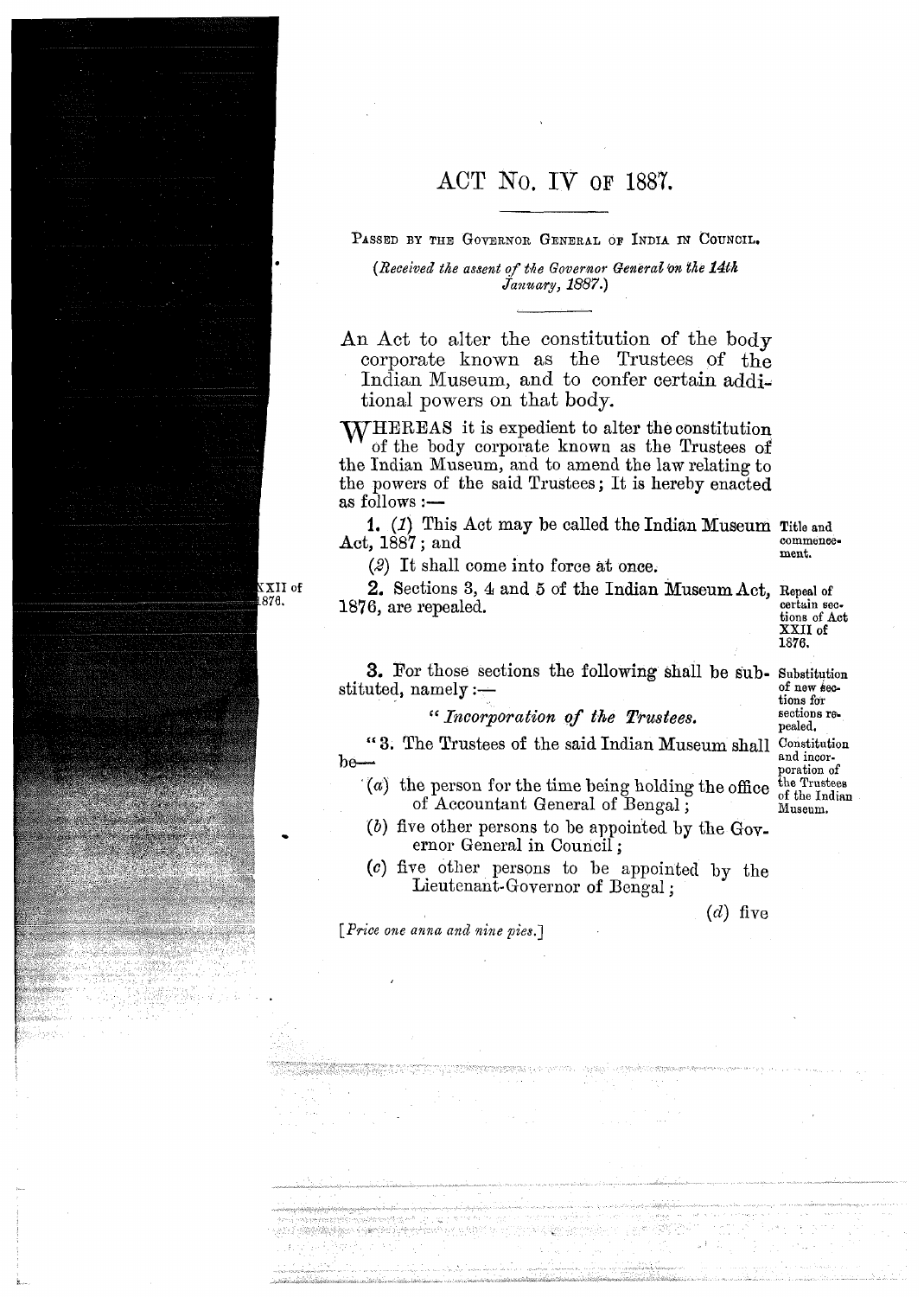Indian Museum.

- $\sqrt{\ }$   $\Delta$  CT IV
- (d) five other persons to be appointed by the Council of the Asiatic Society of Bengal ; and
- *(e)* five other persons to be appointed by the Trustees ;

and the said Trustees shall be a body corporate, by the name of the Trustees of the Indian Museum, and shall have perpetual succession and a common seal.

Number of "4. All the powers of the said body corporate corporators. may be exercised so long and so often as there are

Continuance of existing Trustees.

**2** 

CIP 4월 2월 12일 12일<br>대한민국 중심 제공 개정이다

**SERVICE PRODUCT** 

1.21.Th

 $\theta \leq \lambda \leq 1$ 

nine members thereof.

Power to "5. If a trustee appointed under section 3 dies, or<br><sup>appoint new</sup> is absent from the meetings of the Trustees for more than twelve consecutive months, or desires to be discharged, or refuses or becomes incapable to act, OF becomes Accountant General of Bengd, then the authority which appointed the trustee may appoint a new trustee in his place."

> 4. (1) For the purposes of the Indian Museum Act,  $1876$ , as amended by this Act— $\overline{XXII}$  of

- 
- **1876.** *(a)* the persons nominated by the Governor General in Council under the Indian Museum Act, 1876, and now holding office as Trustees, shall be deemed to be persons appointed by the Governor General in Council under section **3** of that Act as amended by this Act ;
- (b) the President of the Asiatic Society of Bengal, and the other members of the Council of that Society nominated by that Council under the Indian Museum Act, 1876, and now holding office as Trustees, shall be deemed to be persons appointed by the Council of the Asiatic Society of Bengal under the said section ; and
- (c) the persons elected and appointed by the Trustees under the said Act, and now holding office as Trustees, shall be deemed to have been appointed by the Trustees under the said section.

 $(2)$  The

angan pali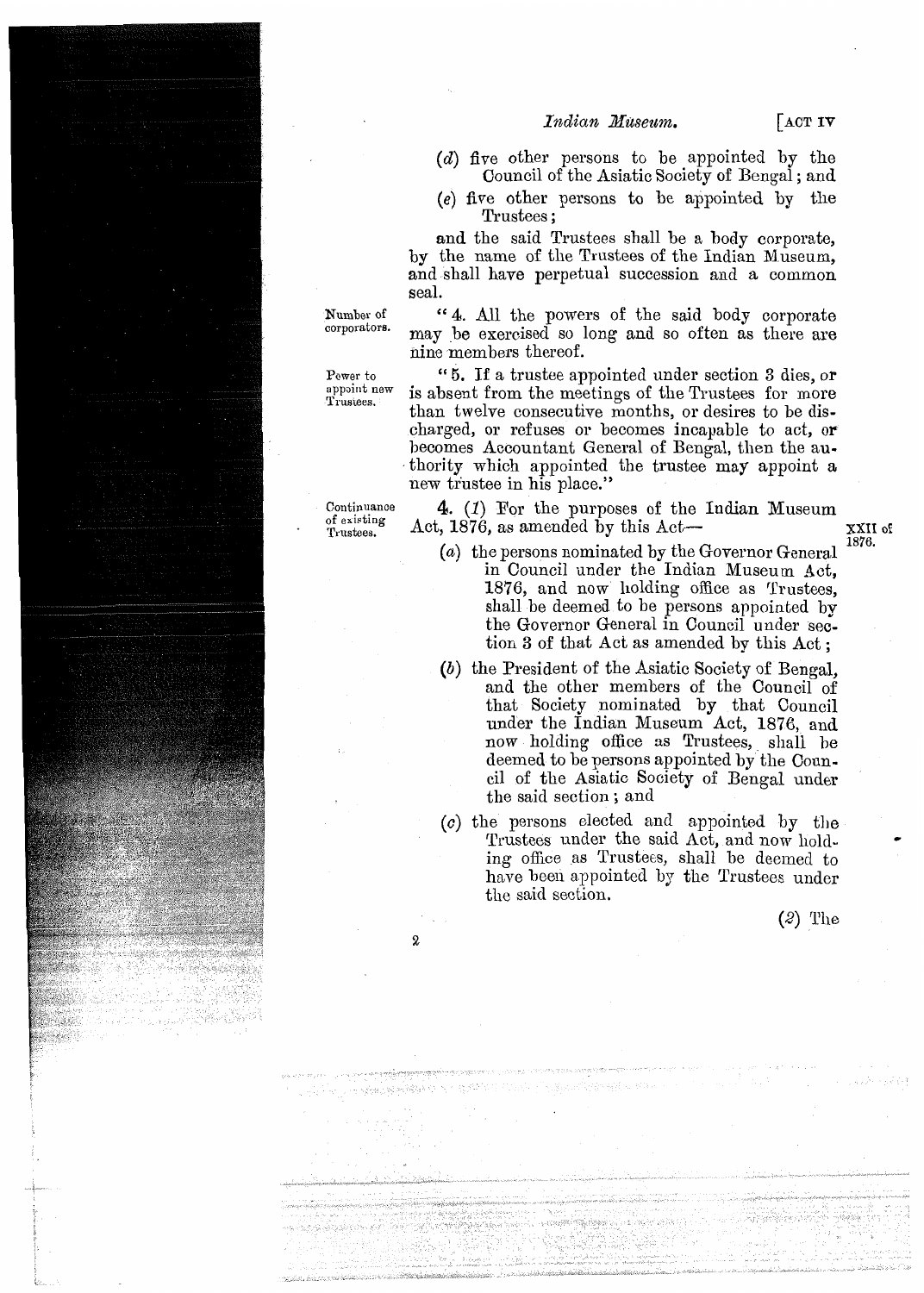## **'1887.] Indian** *Maseam.*

*(2)* The Secretary lo the Government of India and the Superintendent of the Geological Survey of India shall cease to be ex *ufficio* members of the said body corporate.

5. Notwithstanding anything in the Indian Mu- Power to Trustees to

- seum Act, 1876,- Trustees to **5 kee~** collw-(a) the Trustees of the Indian Museum, if they  $\frac{\text{tions not}}{\text{belonging}}$  think fit, may, with the previous sance to them. think fit, may, with the previous sanc- to them. tion of the Governor General in Council, and subject in each case to such conditions as he may approve and to such rules as he may prescribe, assume the custody and administration of collections which are not the property of the Trustees for the purposes of their trusts in that Act mentioned, and keep and preserve the collections either in the Indian Museum or elsewhere; and
	- *(6)* in the event of the trust constituted by that Act being determined, collections of which the Trustees have assumed the custody and administration under the foregoing part of this section shall not by reason of their then being in the Indian Museum become the property of the Government of India.

And whereas it is provided in the Indian Museum Act, 1876, that the Trustees of the Indian Museum shall have the exclusive possession, occupation and control, for the purposes of their trusts in that **Act**  mentioned, of the whole of the building called the Indian Museum, except certain portions thereof set apart for other purposes ; and whereas the Trustees are by virtue of that provision in possession of the property described in the schedule to this Act; It is hereby enacted as follows  $:$   $-$ 

**6.** The Trustees may, with the previous sanction *Power to*<br> $\frac{1}{2}$   $\frac{1}{2}$   $\frac{1}{2}$   $\frac{1}{2}$   $\frac{1}{2}$   $\frac{1}{2}$   $\frac{1}{2}$   $\frac{1}{2}$   $\frac{1}{2}$   $\frac{1}{2}$   $\frac{1}{2}$   $\frac{1}{2}$   $\frac{1}{2}$   $\frac{1}{2}$   $\frac{1}{2}$   $\frac{1}{2}$  of the Governor General in Council, and subject to part with such conditions as he may approve, deliver possession certain pro-

Of possession.

**3** 

XXII **of 1876.** 

**XXII of 1876.**